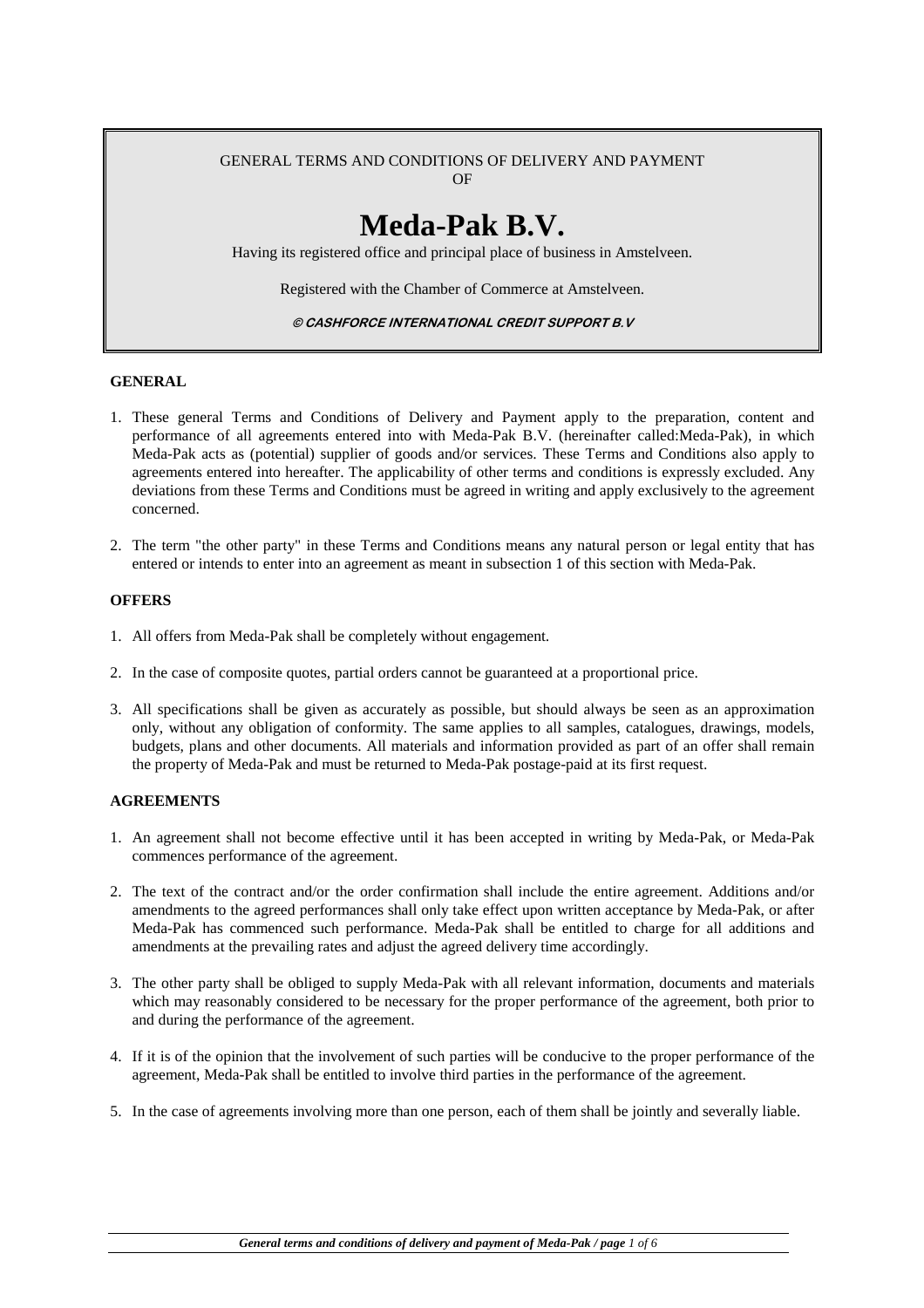## **PRICES**

- 1. The prices stated are for delivery to the warehouse/offices of the other party, are excluding VAT and other levies imposed by the government, and also exclude costs not specifically stated in the agreement, such as packaging, loading and unloading, installation, assembly and insurance.
- 2. If wages or costs of production or materials should increase after the agreement has been concluded, Meda-Pak shall be entitled to charge such increases on to the other party. In the case of increases in excess of 10% within three months of the conclusion of the agreement, Meda-Pak shall notify the other party in advance. The other party shall then be entitled to cancel the agreement in writing at no cost, unless Meda-Pak nevertheless wished to continue the agreement at a reduced rate, or without an increase.
- 3. Unless stated otherwise, all prices are in Euro. Exchange rate fluctuations shall be charged on to the other party.

## **CANCELLATION**

1. In the event that the other party wishes to cancel the agreement, Meda-Pak shall be entitled to charge 15% of the agreed overall price as cancellation costs. Meda-Pak reserves the right to claim compensation in full for all losses of capital and other losses. Meda-Pak shall never be obliged to accept a cancellation.

## **DELIVERY**

- 1. All deliveries shall be from Meda-Pak 's warehouse/offices (ex works). The risk transfers to the other party at the moment of delivery. Goods shall be considered to have been delivered as soon as they are ready for transport at Meda-Pak 's premises. Services shall be considered to have been delivered as soon as Meda-Pak has notified the other party.
- 2. If the goods and/or services to be delivered consist of separate components, Meda-Pak shall be entitled to make partial deliveries and to invoice for each such partial delivery separately.
- 3. Meda-Pak shall be entitled to deliver goods which differ slightly from the agreement, provided this results in an equal or better result for the other party.
- 4. In the case of continuing agreements and delivery on call, the other party shall be obliged to accept the agreed quantity of products and/or services within the agreed period, and if no period has been set within 6 months of the conclusion of the agreement. In the case of delivery on call, the other party shall be obliged to allow Meda-Pak a reasonable term of delivery of at least five working days.
- 5. The terms of delivery stated have been estimated as accurately as possible, and Meda-Pak shall make every effort to comply with them; however, they should only be regarded as approximate. The term of delivery shall commence only upon receipt of all relevant information, materials, advance payments and confirmation of  $L/Cs$ .
- 6. Meda-Pak shall inform the other party if the term of delivery is likely to be exceeded, and state the new delivery time. If Meda-Pak fails to do so, the other party may set a reasonable new delivery time in writing. If a term of delivery is exceeded, Meda-Pak shall never be liable to pay any compensation whatsoever; however, after a period of four weeks following written notice of default, the other party shall be entitled to (partially) dissolve the agreement in writing if the late delivery is attributable to Meda-Pak and performance of the nonfulfilled part of the agreement cannot reasonably be expected of the other party.
- 7. The other party shall be obliged to accept the goods. Should the other party fail to accept the goods delivered in time, Meda-Pak shall be entitled to store the goods or have them stored at the other party's risk and expense, and/or to consider the agreement null and void after a period of seven days, and to charge the other party accordingly.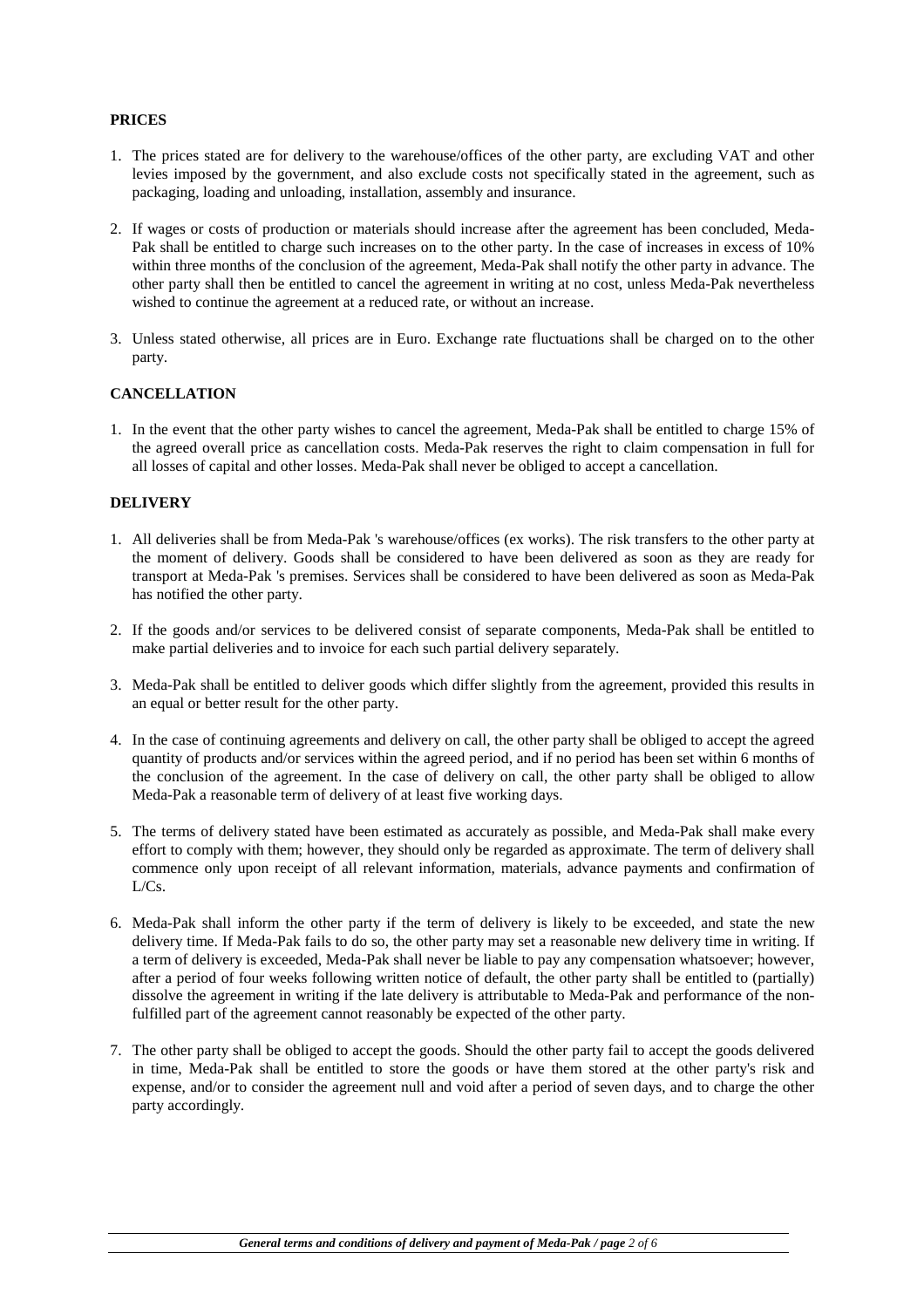## **TRANSPORT**

- 1. At the request of the other party or if the proper performance of the agreement so requires, Meda-Pak may arrange for the transport of the goods delivered to the other party's registered address or another address specified by the other party.
- 2. All transport shall be at the risk of the other party. Meda-Pak advises the other party to take out adequate insurance at all times.
- 3. The means of transport, transporter, packaging and route shall be determined by Meda-Pak in its best estimation, unless the other party has given explicit instructions in this respect and agreed to bear any additional costs involved.

#### **FORCE MAJEURE**

- 1. Upon the occurrence of circumstances which are beyond the control of Meda-Pak or make the normal performance of the agreement impossible or unreasonably onerous, the parties' obligations to one another shall be suspended until such circumstances no longer exist.
- 2. "Force majeure" shall be considered to include catastrophes, natural disasters, government measures, war, riots, strikes, unusual stagnation in production or transport, exceptional sickness absenteeism, and any other unforeseen circumstances which affect the operations of Meda-Pak and/or its suppliers.
- 3. Should the situation of force majeure last for longer than three months, either party shall be entitled to dissolve the agreement in writing. Following dissolution, Meda-Pak shall be entitled to invoice the other party for the performance delivered by Meda-Pak prior to the situation of force majeure. The parties shall not be entitled to any form of compensation in this respect.

#### **RETENTION OF TITLE**

- 1. All goods delivered shall remain the property of Meda-Pak until the other party has performed in full all its obligations to Meda-Pak by virtue of any deliveries made and to be made, including the obligations arising from the failure to fulfil any undertakings.
- 2. The other party shall be obliged to keep all goods recognisably as being the property of Meda-Pak, and to store these separate from other, similar goods.
- 3. Until the property transfers to the other party, the other party shall not be entitled to create any rights in respect of the goods delivered or to give the goods in use to a third party under any title whatsoever.
- 4. If the goods delivered are to be processed, altered or mixed, Meda-Pak shall immediately acquire a right of co-ownership to the good/goods they are incorporated in, up to an amount equal to the value of the goods delivered.
- 5. The other party shall be entitled to use or sell the goods delivered only in the course of its normal business operations and in accordance with their purpose. In the event of the re-sale of goods which still are the property of Meda-Pak, or of goods to which Meda-Pak has a right of co-ownership, the other party shall be obliged to claim a similar retention of title as included in these Terms and Conditions. Furthermore, Meda-Pak shall, at the moment of delivery following such re-sale, acquire a non-possessory pledge in respect of the amounts receivable by the other party from its customer, and have the right to notify the customer of this pledge and demand and receive payment.
- 6. In the event that the other party fails to fulfil any contractual obligation on time, or has been or is liquidated or dies or applies for a moratorium judicial postponement of payment of debts, or a petition for its winding up or bankruptcy is or has been filed, Meda-Pak shall be entitled to consider the agreement cancelled by the other party and to demand the return of all goods not or not fully paid for as its property, without notice of default or judicial intervention being required.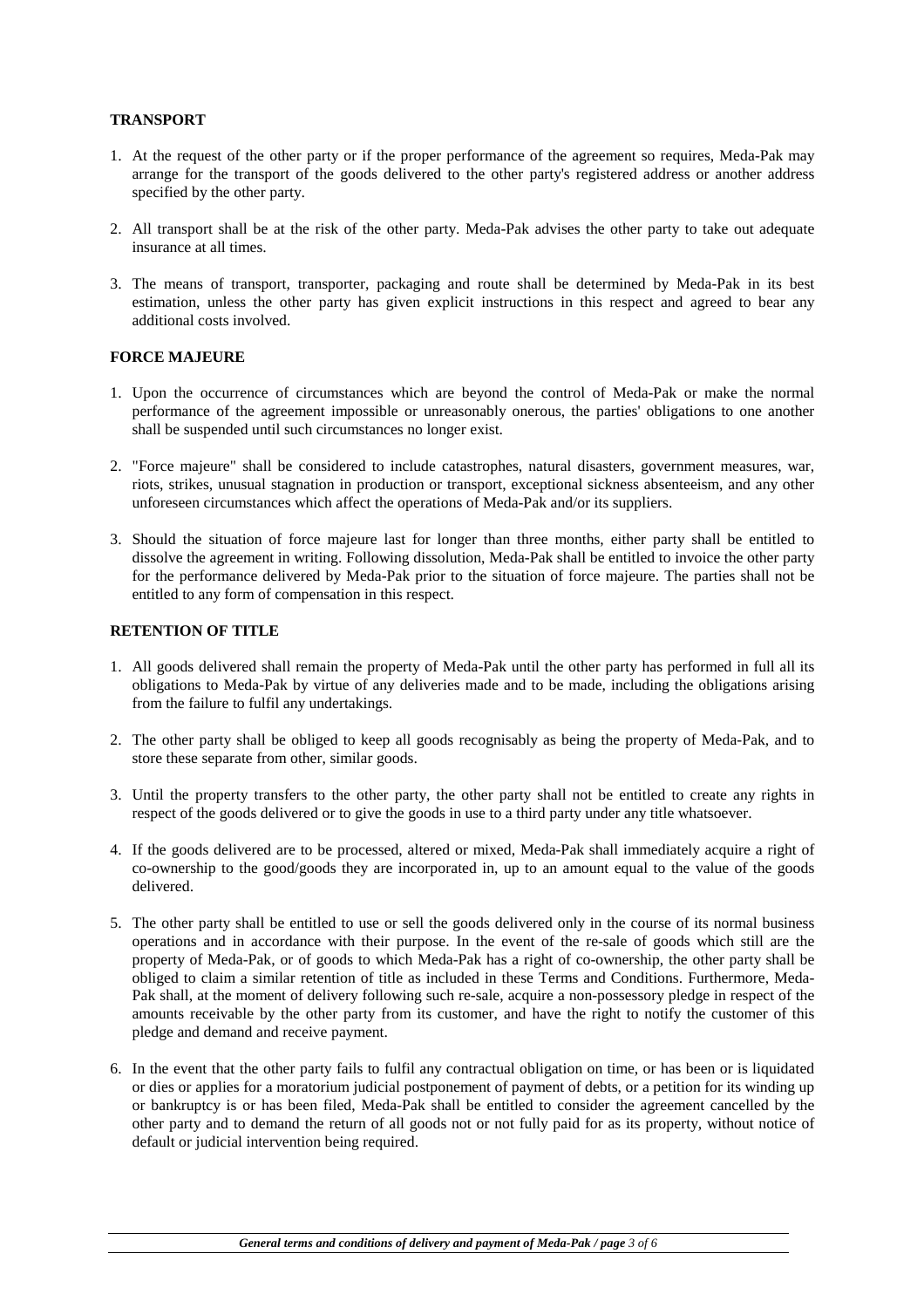- 7. Following cancellation and repossession of goods, Meda-Pak shall be entitled to charge cancellation and repossession costs to the other party, without prejudice to its right to compensation for all loss of capital and other losses.
- 8. The other party shall immediately give Meda-Pak at its first request all information and assistance required to enforce rights of pledge and enable Meda-Pak to gain repossession, subject to a penalty of EUR 1,000 per day. The other party herewith authorises Meda-Pak irrevocably to enter all sites and buildings where its goods may be stored, or to have a third party enter these.

## **INDUSTRIAL PROPERTY RIGHTS**

- 1. Meda-Pak shall retain all industrial and/or intellectual property rights on deliveries, relating to drawings, models, brands, copyright, product specifications, designs, software, etc. By entering into an agreement the other party agrees to refrain from all breaches of Meda-Pak 's industrial/intellectual property rights, even if no registration of such has taken place, as well as to make every effort to prevent or terminate breaches by third parties. The other party is not allowed to use acquired information in any other way but in the proper performance of the contract.
- 2. The other party is not allowed to alter goods delivered in whole or in part or provide them with another brand name or packaging.
- 3. The other party guarantees that the assignment or information it has provided does not breach any rights of third parties or statutory regulations, and fully indemnifies Meda-Pak against all claims by third parties.

## **GUARANTEE**

- 1. Meda-Pak will only provide a guarantee if this is agreed upon in writing. Any manufacturers' warranties on goods acquired from third parties will be provided to the other party subject to the applicable regulations.
- 2. The guarantee provided expires if the other party uses the goods delivered other than in accordance with the instructions and for their purpose, or does not properly use, maintain, repair or alter them, or fails to fulfil its obligations under the agreement.

## **COMPLAINTS**

- 1. The other party is obliged to check all goods and services immediately upon receipt for visible defects, damage and shortcomings, and to report such to Meda-Pak immediately in writing. All other complaints concerning goods or services delivered or invoices must be reported to Meda-Pak in writing within 15 days. The grounds for the complaint must be stated in full detail.
- 2. If no complaint is received within the above period and/or when the goods delivered are processed, the delivery or invoice shall be considered to have been accepted and all rights to lodge complaints in this respect shall lapse.
- 3. Deviations from the quality of delivery common in the Netherlands must be agreed in writing in advance. Minor and/or usual deviations in the quality or quantity of deliveries (including quantity, dimensions, selection, colour, weight, version or design) shall never be grounds for any complaint.
- 4. If a complaint is judged by Meda-Pak to be founded, the other party's obligations to pay will be suspended, but only in relation to the performance or partial performance concerned. Meda-Pak shall deliver the agreed performance within a reasonable term unless Meda-Pak chooses to credit the other party for the performance or partial performance concerned.
- 5. If Meda-Pak rejects a complaint lodged within the prescribed period, and the other party presses its claim, Meda-Pak is entitled to have an independent expert or inspection institute draw up a report. Such report shall be binding on both parties and the costs involved shall be for the account of the party which is found to be in the wrong.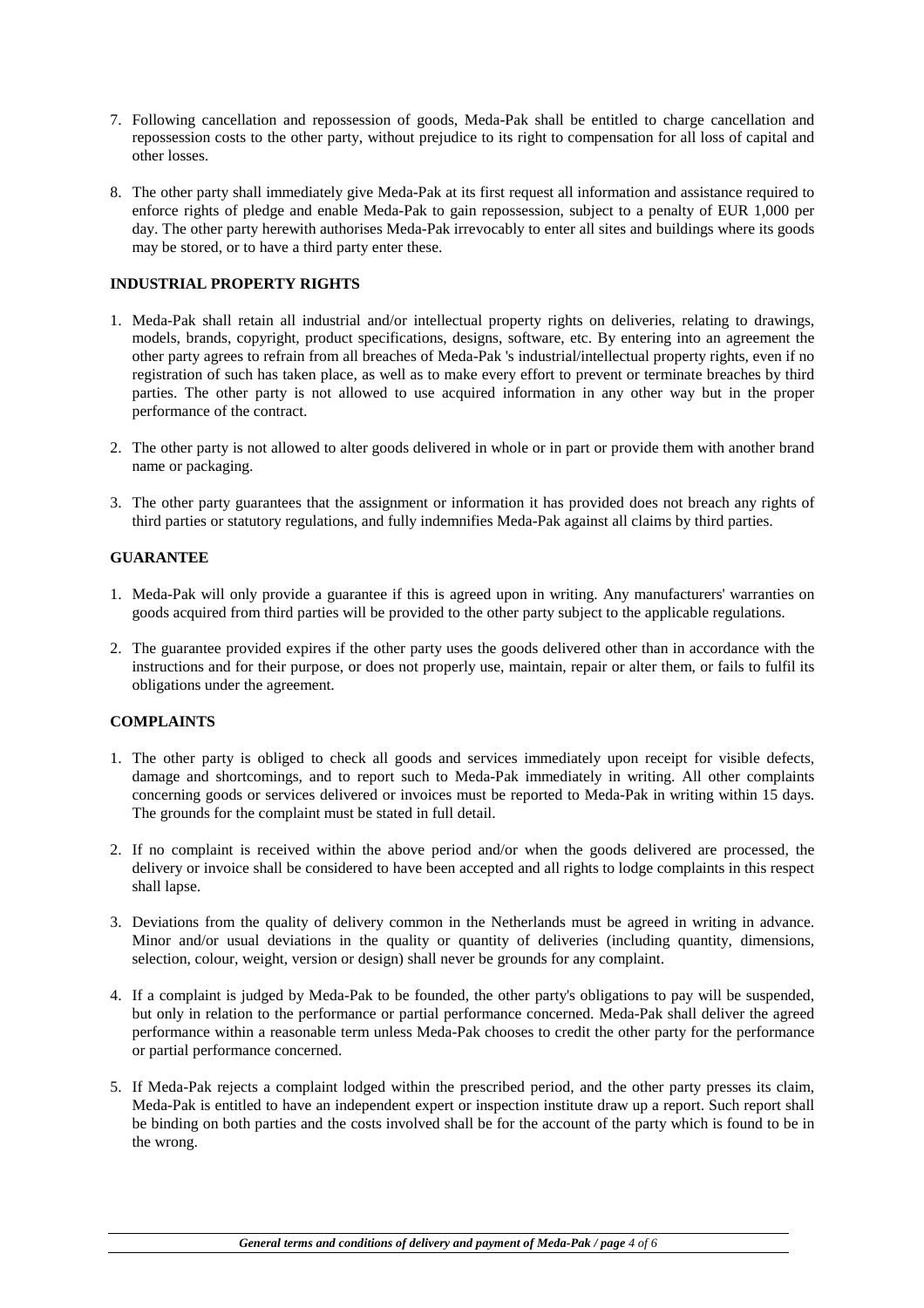- 6. In the case of unfounded or late complaint, Meda-Pak shall be entitled to charge all costs incurred in this respect to the other party.
- 7. The return of goods delivered shall take place at the risk and expense of the other party, subject to the prior written approval of Meda-Pak and the conditions set by Meda-Pak in this respect.

## **LIABILITY**

- 1. All goods and services shall be delivered by Meda-Pak to the best of its ability, though Meda-Pak will only accept liability for direct loss or damage which is the direct result of gross negligence or intent on its part. Indirect loss or damage, loss of profit, loss of goodwill and loss or damage to third parties shall never be eligible for compensation. The other party is advised to take out sufficient insurance.
- 2. All advice is issued by Meda-Pak in good faith, but remains free of obligation and Meda-Pak accepts no liability for the consequences.
- 3. In all cases, Meda-Pak 's liability is limited to reasonable compensation for the loss or damage sustained, with a maximum of the agreed price for the delivery or partial delivery concerned.
- 4. Loss or damage must be notified to Meda-Pak in writing within ten days of discovery, failing which all rights to compensation shall become extinct. All claims for compensation shall become void by prescription upon the expiry of a twelve-month period commencing the date of notification.
- 5. The other party shall be obliged to indemnify Meda-Pak against all claims for compensation by third parties.
- 6. All employees of Meda-Pak and third parties brought in by Meda-Pak may refer to these provisions, as if they themselves were party to the agreement.
- 7. The stipulations in this section shall apply to the liability of Meda-Pak, undiminished by imperative law.

## **DEFAULT AND DISSOLUTION**

1. In the event that the other party fails to fulfil any contractual obligation on time, or has been or is liquidated or dies or applies for a moratorium judicial postponement of payment of debts, or a petition for its winding up or bankruptcy is or has been filed or its assets are attached, all amounts owed by the other party to Meda-Pak shall become immediately payable in full and Meda-Pak shall have the right to dissolve all agreements without notice of default or judicial intervention being required, to suspend further deliveries and/or claim payment in full of all receivables, without prejudice to Meda-Pak 's right to compensation in full for all loss of capital and other losses.

## **RETENTION**

1. Should the other party fail to fulfil its obligations, or to provide adequate security, Meda-Pak shall have the right to retain all goods which are in its custody and control on behalf of the other party.

## **PAYMENT**

- 1. Unless stated otherwise, all payments must be transferred to a bank or giro account to be stated by Meda-Pak within 30 days of the date of invoice. The other party is not entitled to any suspension, reduction or sett-off unless specifically agreed to by Meda-Pak in writing.
- 2. The other party shall be in default, without notice being required, by the mere failure to observe the agreed payment period; all discounts granted shall immediately lapse with retrospective effect.
- 3. Payments must be made in the currency specified in the agreement or, if no currency is stated, in the currency in which the invoices are drawn up.
- 4. All payments irrespective of other instructions shall be applied as follows: first (extra-)judicial and other legal costs incurred, subsequently interest due and then the oldest invoice outstanding.